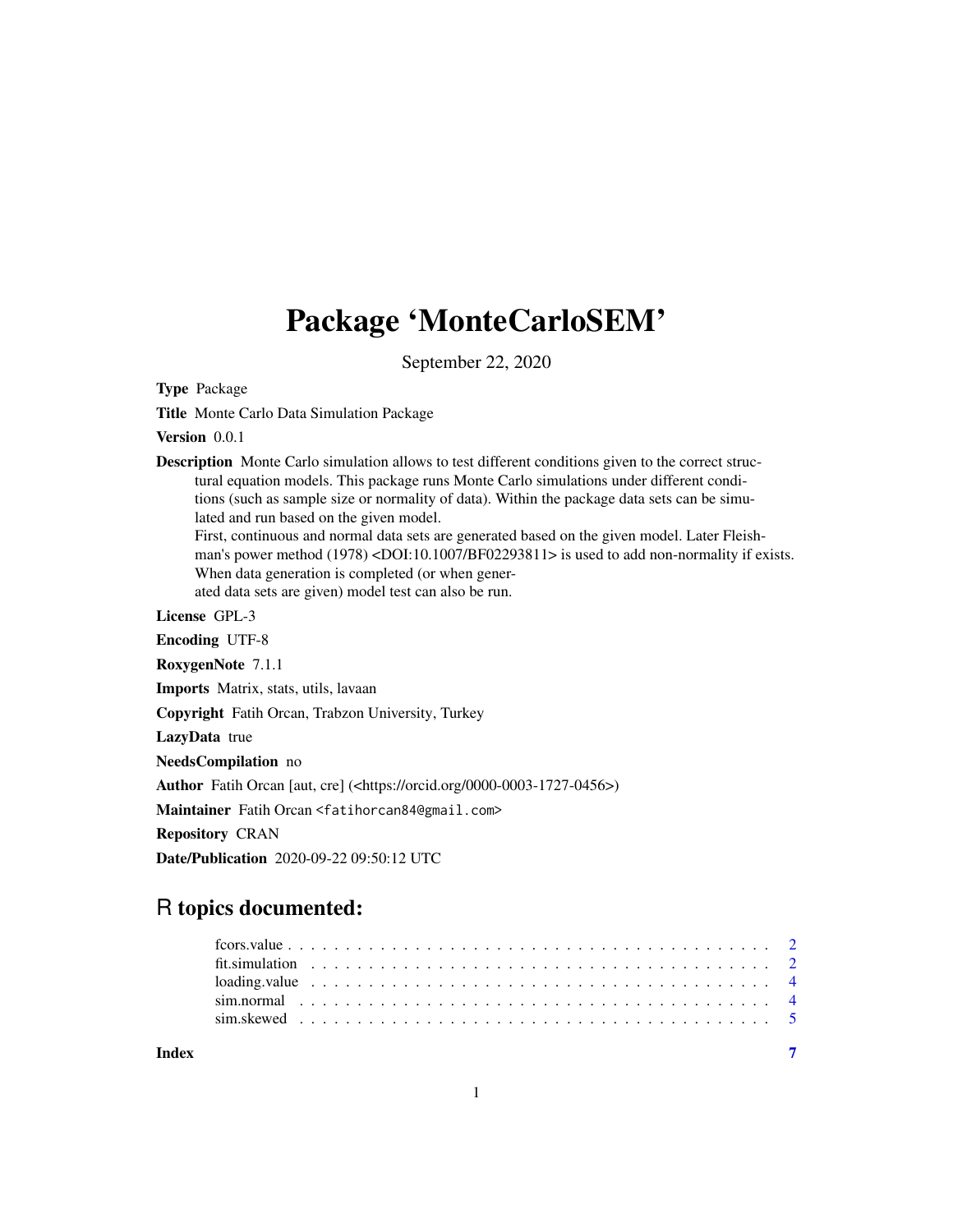<span id="page-1-0"></span>

# Description

The user specifies the correlation matrix between the factors. The values entered should be between -1 and +1. The values can be given by column or row but should be given in an order. Please see the example for a correlation among three-factors. In case there is only one factor fallowing line should be entered "cors.value(nf=1, cors= $c(1,1,1)$ )"

#### Usage

fcors.value(nf, cors)

# Arguments

| nf   | the number of factor/s.     |
|------|-----------------------------|
| cors | vector of the correlations. |

# Value

The function returns factor correlation matrix. This is a symmetric matrix, which shows the correlation values among the factors in the model.

# Author(s)

Fatih Orcan

# Examples

```
# This example represents a three-factor CFA model
#
fcors.value(nf=3, cors=c(1,.5,.6,.5,1,.4,.6,.4,1))
```
fit.simulation *This function runs a model for simulated data by using lavaan package.*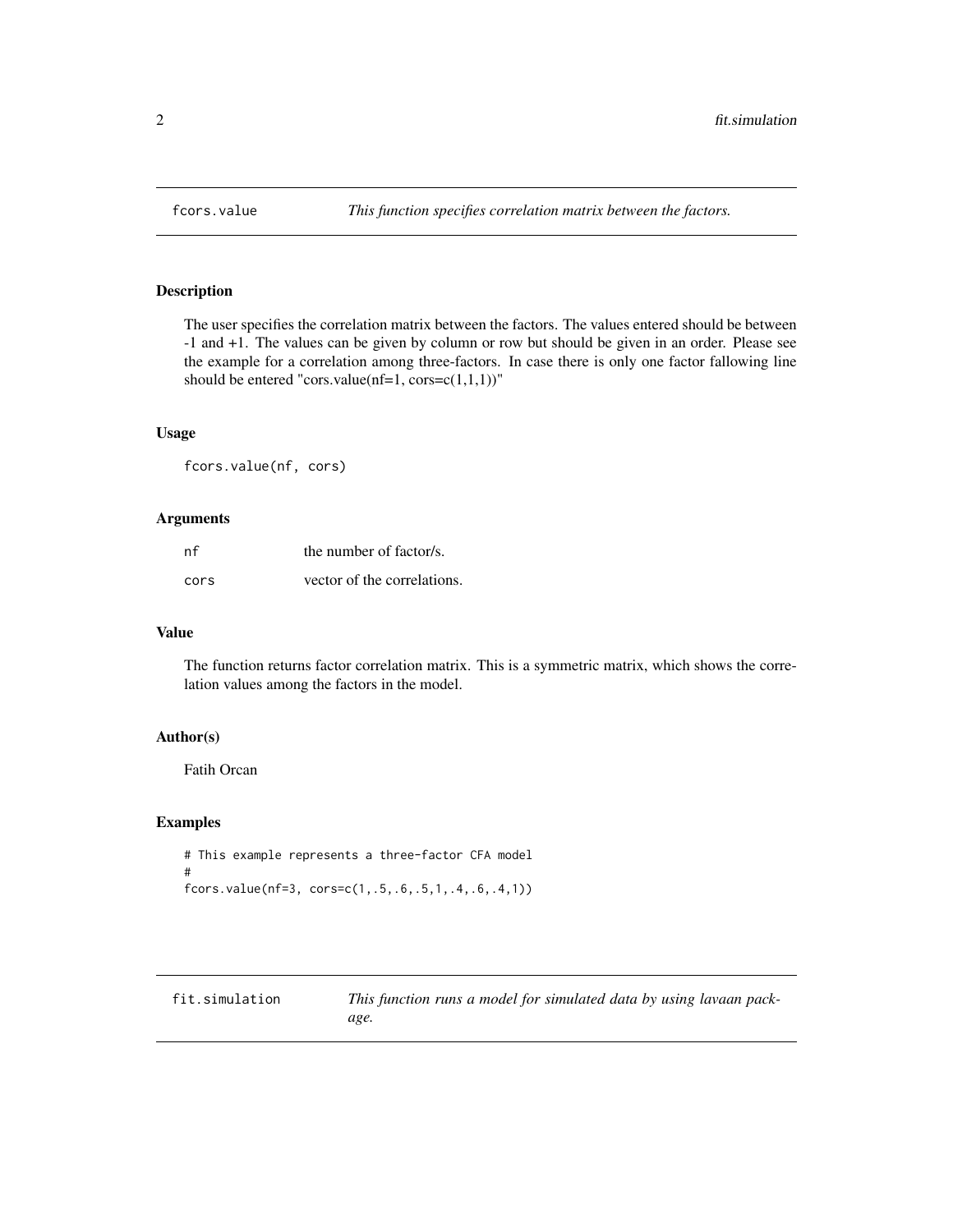#### fit.simulation 3

#### Description

Generated data sets (Generated by generate.skewed() or generate.normal() funtions) will be fitted to pre-specified model. The lavaan package is used to fit the model. After running the model, fit indices and parameters estimated with their standard errors will be printed to a Comma Separated Values (csv) file. The name of the output file is "All\_Results.csv". Each line in the file represents results of a simulation. The columns are self explanatory but the second column (named Notes) needs more detailed explanation. This column shows if the model convergency. If the model is converged without any problem the value will be "CONVERGE" If it is not converged the value will be "NONCONVERGE" and all the values in the line will be "NA" If there are some kind of warning (such as negative variance) during the model run the value will be "WARNING" and based on the warning type some of the values might me "NA". To run the simulation previously generated data sets and the list of the data sets (Data\_List.dat) should be located into the same folder at the working directory.

# Usage

```
fit.simulation(model, PEmethod = "ML", dataList = "Data_List.dat", f.loc)
```
# Arguments

| model    | Lavaan model                                                                   |
|----------|--------------------------------------------------------------------------------|
| PEmethod | Parameter estimation method. The default is ML.                                |
| dataList | List of the names of data sets generated earlier.                              |
| f.loc    | File location. Generated data sets will be saved at the user defined location. |

# Author(s)

Fatih Orcan

# Examples

```
lavaanM<-'
#CFA Model
f1 = NAxx1 + x2 + x3f2 =~ NA*x4 + x5 + x6
f3 = NAX7 + X8#Factor Correlations
f1 \sim f2
f1 \sim f3
f2 ~\sim f3
#Factor variance
f1 ~~ 1*f1
f2 ~~ 1*f2
f3 ~~ 1*f3
```
dl<-"Data\_List.dat" # should be located in the working directory.

fit.simulation(model=lavaanM, PEmethod="MLR", dataList=dl, f.loc=tempdir())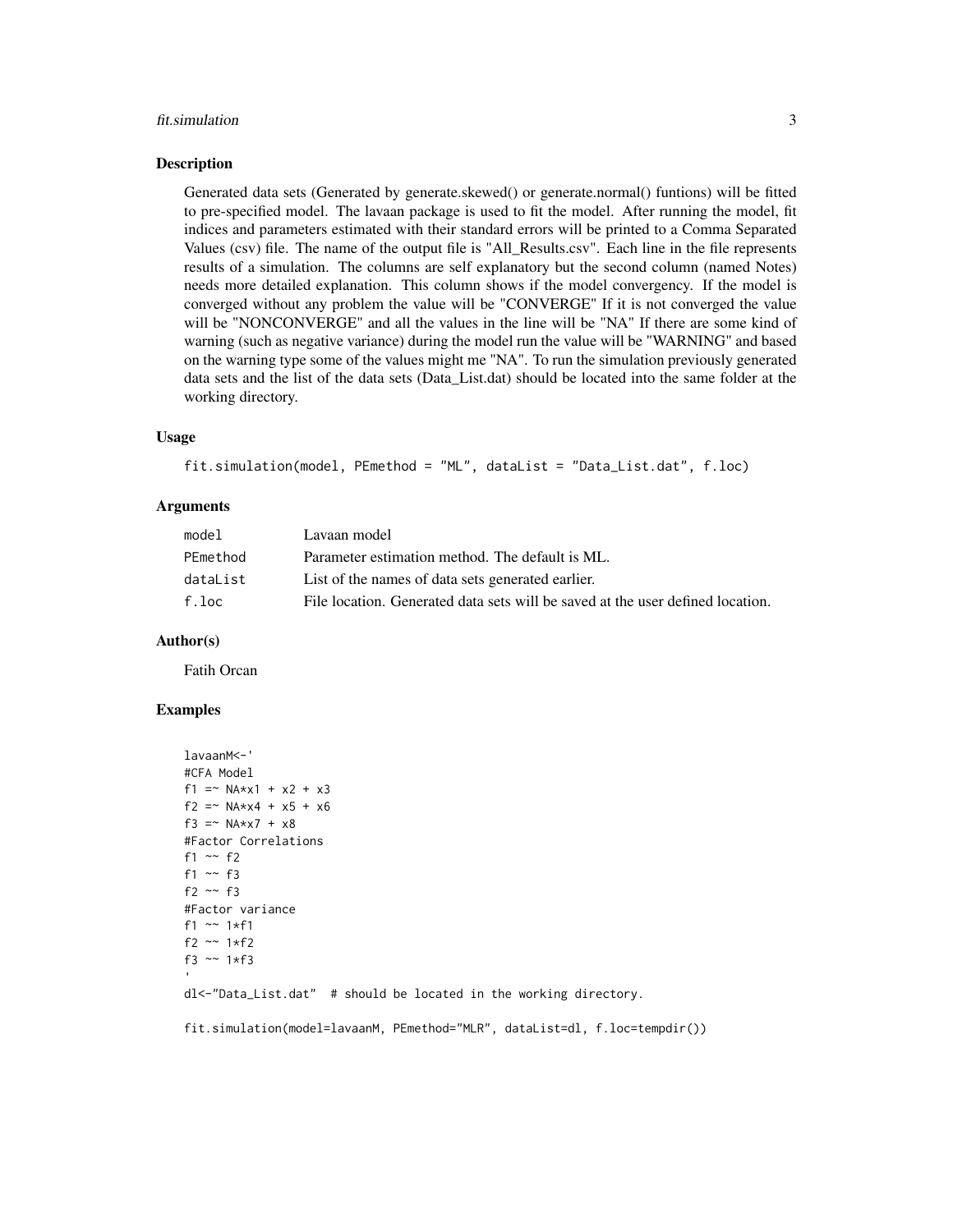<span id="page-3-0"></span>

# Description

The user specifies the factor loadings as a matrix. The values should be given by column for each factor. Columns represent factors and rows represent items. The values entered should be larger than 0 and smaller then 1. Please see the example for a loading matrix for three-factor model.

#### Usage

loading.value(nf, fl.loads)

#### Arguments

| nf       | the number of factor/s.   |
|----------|---------------------------|
| fl.loads | vector of factor loadings |

# Value

The function returns factor loading matrix. The number of column shows the number of factor in the model. The rows show number of items

# Author(s)

Fatih Orçan

#### Examples

```
# This example represents a three-factor CFA model
# where the factors are indicated by 3, 3 and 2 items respectively.
#
loading.value(nf=3, fl.loads=c(.6,.6,.6,0,0,0,0,0,0,0,0,.7,.7,.7,0,0,0,0,0,0,0,0,.8,.8))
```
sim.normal *This function simulates (generates) data sets by given a Confirmatory Factor Analysis model.*

#### Description

Based on a given Confirmatory Factor Analysis model, this function simulates data sets. In each data file, the first column shows sample numbers. The second and other columns show actual simulated data sets for each item. If the model have 2 factor and each factor as 3 items, for example, column names will be something like "ID,  $F1_x1$ ,  $F1_x2$ ,  $F1_x3$ ,  $F2_x1$ ,  $F2_x2$ ,  $F2_x3$ ". On the other hand, number of rows shows the sample number of the data. Besides, there will be two more files saved in the folder. First of them is "Model\_Info.dat". This file includes factor correlation and factor loading matrices. The second is "Data\_List.dat". The file includes names of the data sets which were generated.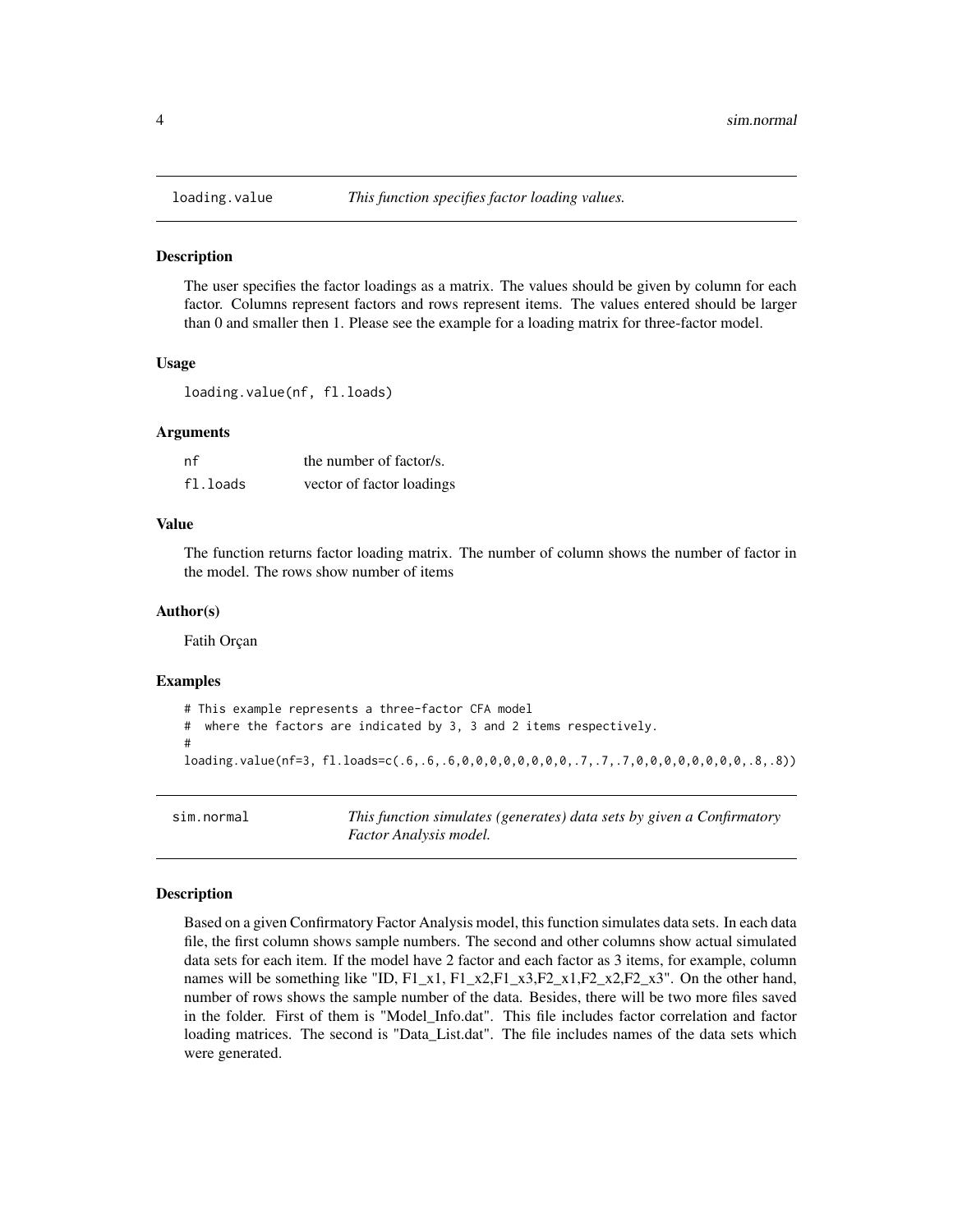#### <span id="page-4-0"></span>sim.skewed 5

#### Usage

 $sim.normal(nd = 10, ss = 100, focus, loading, f.loc)$ 

#### Arguments

| nd      | Number of data set, an integer.                                                                                   |
|---------|-------------------------------------------------------------------------------------------------------------------|
| SS      | Sample Size, an integer and larger than 10.                                                                       |
| fcors   | Factor correlation matrix, a symmetric matrix. If one factor model is used this<br>should be matrix $(1,1,1)$ .   |
| loading | Factor loading matrix. Column represent factors and non zero row represents<br>number of items under each factor. |
| f.loc   | File location. Generated data sets will be saved at the user defined location.                                    |

# Author(s)

Fatih Orçan

# Examples

```
fc<-fcors.value(nf=3, cors=c(1,.5,.6,.5,1,.4,.6,.4,1))
fl<-loading.value(nf=3, fl.loads=c(.5,.5,.5,0,0,0,0,0,0,0,0,.6,.6,.6,0,0,0,0,0,0,0,0,.4,.4))
```

```
sim.normal(nd=10, ss=1000, fcors=fc, loading<-fl, f.loc=tempdir())
```
sim.skewed *Simulates Data sets by given a Confirmatory Factor Analysis model.*

#### Description

Based on a given Confirmatory Factor Analysis model, this function simulates data sets. In each data file, the first column shows sample numbers. The second and other columns show actual simulated data sets for each item. If the model have 2 factor and each factor as 3 items, for example, column names will be something like "ID,  $F1_x1, F1_x2, F1_x3, F2_x1, F2_x2, F2_x3$ ". On the other hand, number of rows shows the sample number of the data. Besides, there will be two more files saved in the folder. First of them is "Model\_Info.dat". This file includes factor correlation and factor loading matrices, a vector showing nonnormal items and values of B, C and D for Fleishman's power method. The second is "Data\_List.dat". The file includes names of the data sets which were generated.

# Usage

```
sim.skewed(
 nd = 10.
  ss = 100,
  fcors,
  loading,
```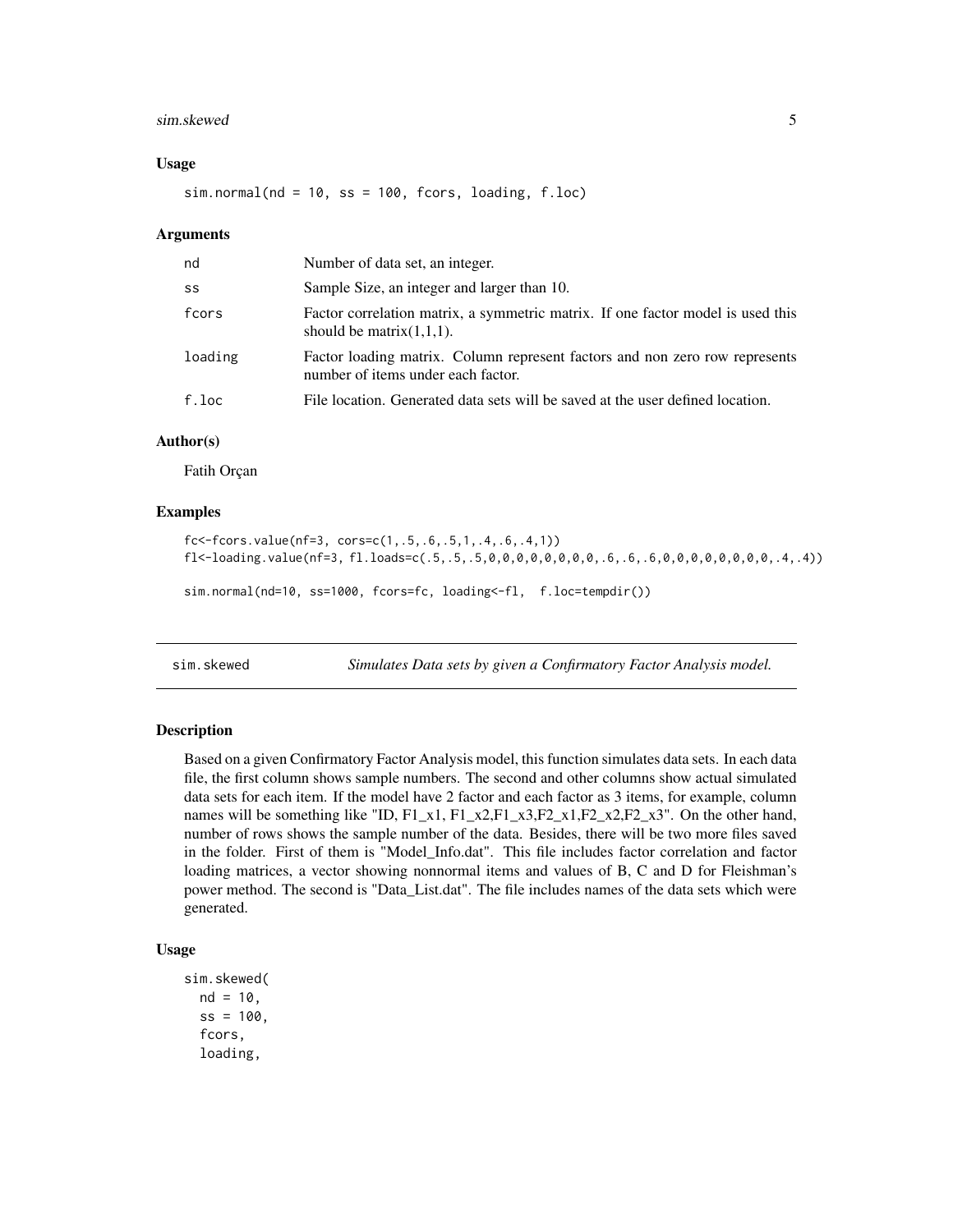```
nonnormal = NULL,Fleishman = NULL,
  f.loc
\mathcal{L}
```
# Arguments

| nd        | Number of data set, an integer.                                                                                                                   |
|-----------|---------------------------------------------------------------------------------------------------------------------------------------------------|
| SS        | Sample Size, an integer and larger than 10.                                                                                                       |
| fcors     | Factor correlation matrix, a symmetric matrix. If one factor model is used this<br>should be matrix $(1,1,1)$ .                                   |
| loading   | Factor loading matrix. Column represents number of factors and non zero row<br>represents number of items under each factor.                      |
| nonnormal | vector of 0 and 1s. 0 indicates normal, 1 indicates non-normal data generation.<br>If nonnormal is not indicated a normal data will be generated. |
| Fleishman | B, C and D values from Fleishman's power method. $A = -C$ .                                                                                       |
| f.loc     | File location. Generated data sets will be saved at the user defined location.                                                                    |

# Author(s)

Fatih Orçan

# Examples

```
fc<-fcors.value(nf=3, cors=c(1,.5,.6,.5,1,.4,.6,.4,1))
fl<-loading.value(nf=3, fl.loads=c(.5,.5,.5,0,0,0,0,0,0,0,0,.3,.3,.3,0,0,0,0,0,0,0,0,.4,.4))
ifN<-c(1,1,1,0,0,0,0,0)
fleis<-c(1.0174852, .190995, -.018577) # The values for skewness=1 and kurtosis=1
```
sim.skewed(nd=10, ss=1000, fcors=fc,loading=fl, nonnormal = ifN, Fleishman = fleis, f.loc=tempdir())